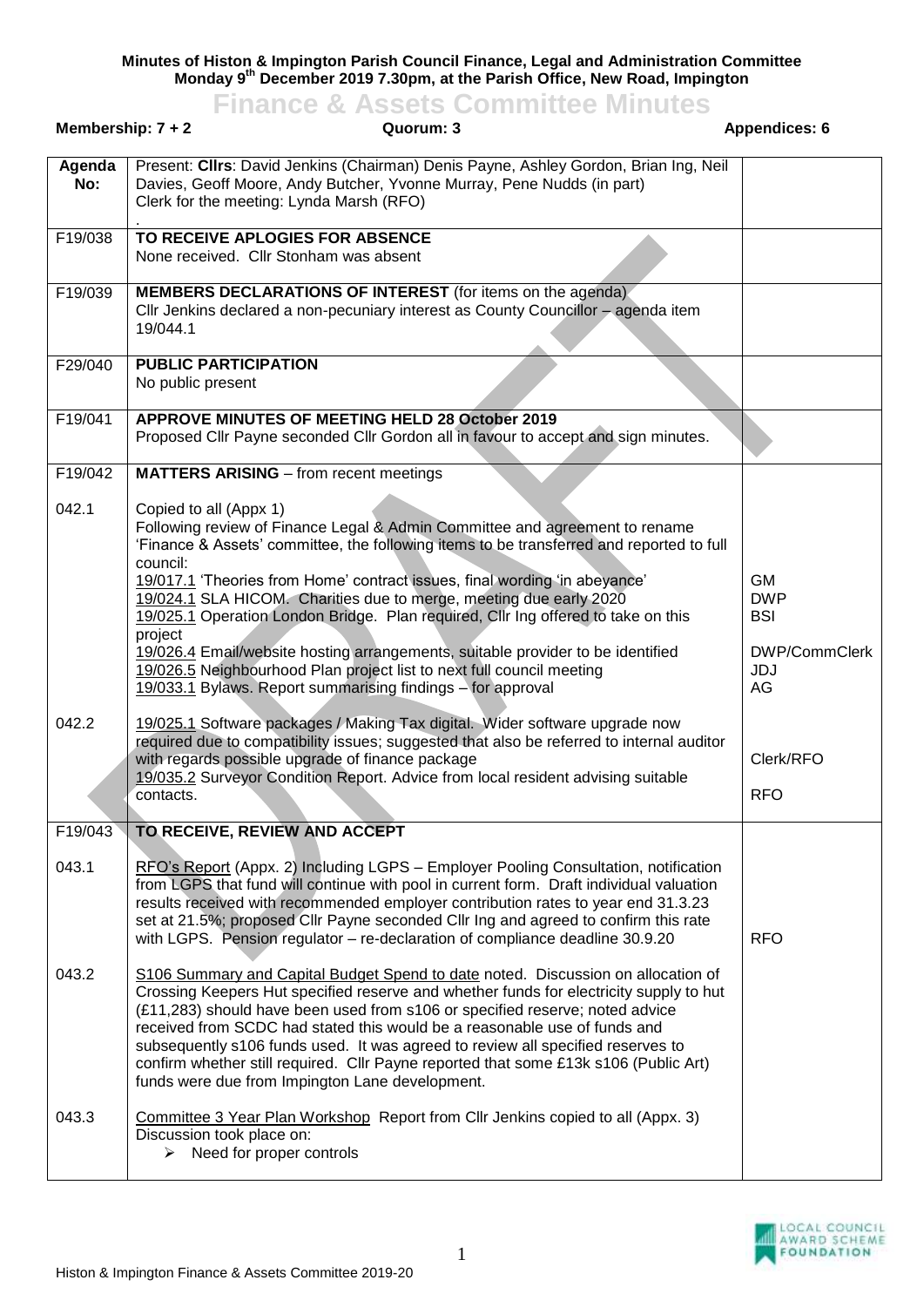|         | $\triangleright$ Once committee budgets agreed, committees should continue to be authorised<br>to manage and agree spend within that budget<br>Large projects would need support of Full Council<br>➤<br>$\triangleright$ New capital items should go through appropriate capital bid process<br>'Capital project support & approval' form to be submitted for each project to<br>$\blacktriangleright$<br>include possible external funding. Cllr Moore to draft paper to assist with<br>completion<br>Recommendations:<br>'Everything I Own' software to be extended to include useful life of asset,<br>$\circ$<br>annual saving to be made, amount already set aside for replacement and<br>shortfall required<br>Total shortfall be considered by Finance & Assets committee<br>$\circ$<br>All new capital expenditures use suggested approval form to ensure all capital<br>$\circ$<br>spend is appropriately considered<br>Small projects (specifically below £2,500) be included within Officers<br>$\circ$<br>delegation<br>Appears that £40-60k needed annually for capital spend, so recommend £50k<br>$\circ$<br>for 2021/22, 2022/23 and 2023/24.<br>Proposed Cllr Gordon seconded Cllr Ing and agreed to accept recommendations.                                                                                                                   |                          |
|---------|------------------------------------------------------------------------------------------------------------------------------------------------------------------------------------------------------------------------------------------------------------------------------------------------------------------------------------------------------------------------------------------------------------------------------------------------------------------------------------------------------------------------------------------------------------------------------------------------------------------------------------------------------------------------------------------------------------------------------------------------------------------------------------------------------------------------------------------------------------------------------------------------------------------------------------------------------------------------------------------------------------------------------------------------------------------------------------------------------------------------------------------------------------------------------------------------------------------------------------------------------------------------------------------------------------------------------------------------------------------|--------------------------|
| F19/044 | TO CONSIDER CAPITAL BIDS                                                                                                                                                                                                                                                                                                                                                                                                                                                                                                                                                                                                                                                                                                                                                                                                                                                                                                                                                                                                                                                                                                                                                                                                                                                                                                                                         |                          |
| 044.1   | Repair / Resurface Footpath rear of Manor Park Report copied to all (Appx. 4)<br>Footpath widened and resurfaced as part of 2019-20 LHI, scheme costed for overlay<br>only for which all other paths allocated over last 3 years has been sufficient. Path now<br>subject to weed damage and effective way to repair would be to weed kill and apply<br>non-woven membrane. Concerns raised on specification, supervision of works by CC,<br>quality of works; Cllr Butcher confirmed works had been carried out as per specification<br>and works are fully costed prior to Council being offered the project.<br>Proposed Cllr Ing to progress option two of the three options put forward to spend up<br>to £5,500: £1,600 from general reserves plus use of Highways maintenance budget<br>£3,900 noting Clirs had expressed disappointment in quality of advice received, 6 for, 2<br>against and 1 abstention                                                                                                                                                                                                                                                                                                                                                                                                                                              | Highways<br>Committee    |
| 044.2   | Rejuvenation of Crossing Keepers Hut Area Report from Cllr Nudds copied to all<br>(Appx. 5) Report covered background of CKH and highlighted installation of an open<br>shelter which had been included in the original plans approved in 2009 (now lapsed).<br>Suppliers of oak structures have been identified with costs ranging from £2,345 to<br>£8,650. Discussion took place on:<br>$\triangleright$ Vandalism in area and the need to make area secure<br>Electricity supply not considered as part of original scheme; hence s106 used<br>Budget for project in first instance £18k with £13k spent to date (inc. electricity<br>➤<br>supply from s106); £9k requested to complete, so in effect net request approx.<br>£4k<br>$\blacktriangleright$<br>Planned wider community use: Open green spaces groups, drama group,<br>uniformed groups, Santas grotto, meeting place<br>$\triangleright$ Insurance implications, CCTV options<br>$\triangleright$ Possible grant opportunities<br>It was agreed to accept the request in principle with condition that planning<br>considerations be addressed along with CCTV options, statement of need and external<br>funding to be investigated. A full updated report to be submitted to Full Council at the<br>earliest opportunity, with the project to be completed by September 2020. All in favour. | Environment<br>Committee |
| F19/045 | <b>OTHER MATTERS</b>                                                                                                                                                                                                                                                                                                                                                                                                                                                                                                                                                                                                                                                                                                                                                                                                                                                                                                                                                                                                                                                                                                                                                                                                                                                                                                                                             |                          |
| 045.1   | Committee Budget Requests to Date Revenue expenditure budgets received from<br>Committees. Cllr Jenkins had mailed Committee Chairs to request priority of capital<br>spend for 2020-21 and forecasts for next 3 years. Workshop to be held 8 January to<br>review prior to scheduled precept meeting 13 January.                                                                                                                                                                                                                                                                                                                                                                                                                                                                                                                                                                                                                                                                                                                                                                                                                                                                                                                                                                                                                                                | Committee                |